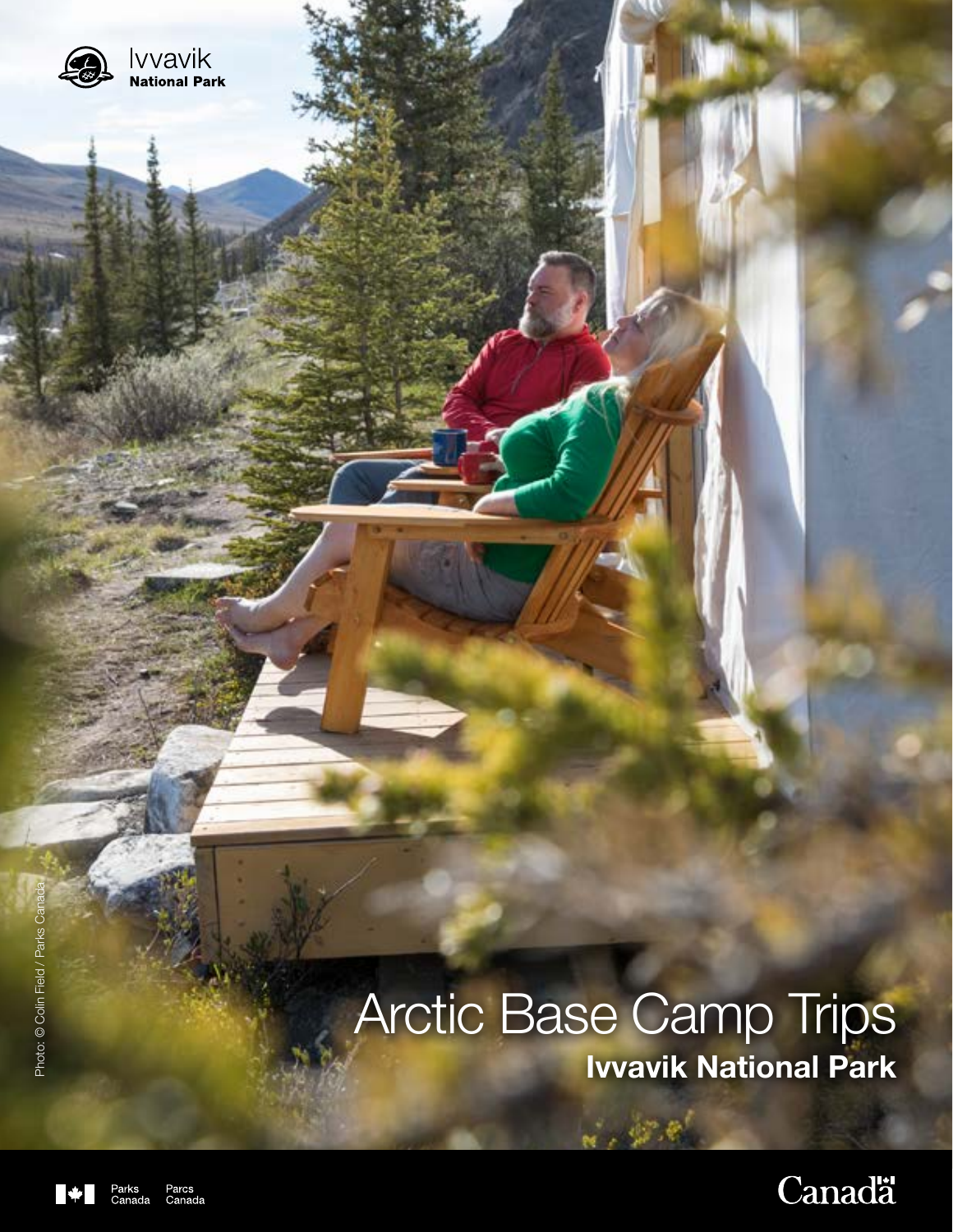You're in for an Arctic adventure of a lifetime. Climb aboard a Twin Otter at the Inuvik airport and buckle up. This venerable workhorse of the Canadian Arctic will take you on a spectacular flight over the Mackenzie River delta and between the ancient peaks of the British Mountains. The exhilarating beauty of the flight will leave you breathless, but when the tundra tires touch down at Sheep Creek Station and you step out onto the taiga, the peaceful feeling of Arctic Time washes over you. Welcome to base camp. Share our Inuvialuit culture in a landscape where connections to the land go back generations.

Explore on your own or let Parks Canada staff show you the way to Inspiration Point, Halfway to Heaven, Wolf Tors, Sheep Slot or Gordon's Food Cache. After the hike, kick back on the deck or head down to the river and toss a line in the water. Perhaps you'll be grilling a Dolly Varden for dinner. Bring and prepare your own food during a sevenday, self-catered trip or treat yourself to northern comfort food prepared by a local camp cook on a five-day catered trip.

# **WHAT ARE THE HIKES LIKE?**

- Transportation between the Parks Canada office in Inuvik and the airport
- Charter flights from Inuvik, NT to Ivvavik National Park, YT and return
- Use of Sheep Creek base camp facilities including washrooms and bear-safe storage
- Use of camping mattress
- Accommodation in prospector or mountaineering tents
- Guided hikes
- Inuvialuit cultural host
- Northern backcountry use fee

Parks Canada staff will lead day hikes of varying lengths and difficulty. There are no marked trails and the terrain varies from fairly flat to hummocky, with some steep sections. Good hiking boots with strong ankle support are recommended for your comfort and safety. Hike an easy 3 km round trip to Sheep Slot. Inspiration Point is a moderate 5 km route while Halfway to Heaven is a strenuous 11 km return trek. Please consult the Sheep Creek Hiking Guide for more details. If you wish to hike on your own, we recommend hiking in groups; carrying satellite communication equipment, map, compass and GPS; and communicating your route plan to Parks Canada staff at the Sheep Creek base camp. We offer a free hiking map of Sheep Creek or you can purchase an Ivvavik National Park full map in our gift shop.

# **HOW DO I SIGN UP FOR A TRIP?**

Registration will be confirmed upon full payment of the trip. Bookings are made on a first-come, first-served basis. Parks Canada reserves the right to cancel a trip if minimum participant numbers are not met. The cancellation and refund policy is detailed below. For more information and to register, please e-mail Inuvik.info@pc.gc.ca or call 867-777-8800.

# **WHAT DOES THE PRICE INCLUDE? All trips include:**

#### **Catered trips also include:**

Three meals a day, snacks and beverages prepared by the cook and served buffet style. Food is "Northern Canadian" – a reasonably diverse offer of nourishing and tasty food, intended to fuel your adventures and put a smile on your face. Local specialties and ingredients may be included when feasible. (Be forewarned: "Eskimo donuts" are addictive!) Typical meals include some options from each food group on the Canada Food Guide. Special diets and extreme allergies are difficult to accommodate in this remote setting, Gluten free, and veterinarian diets can be accommodated. We strive to have a nut free camp, however we can not guarantee a nut free environment. For more information please contact our office.

# **HOW DO I GET TO INUVIK?**

Inuvik lies about 200 km north of the Arctic Circle. Canadian North and First Air fly here from Edmonton and Yellowknife. Air North offers departures from Vancouver, Calgary, Edmonton, Whitehorse, Victoria and Ottawa. Or drive the iconic Dempster Highway up to Inuvik, and stop to take your picture as you cross the Arctic Circle or continue on to Tuktoyuktuk on the newest all weather road.

All visitors to Ivvavik National Park must attend the mandatory orientation session the day prior to the flight into the park. This session includes a safety briefing and background information that will enhance your experience in the park. Trips depart from the Parks Canada office in Inuvik, and include shuttle transportation back to the Parks Canada office following the trip. We recommend that you arrive in Inuvik by mid-afternoon the day before your trip into the park.

Due to variable weather, flights in and out of the park can be delayed. Parks Canada recommends that travellers allow for two or more days between the end of your Arctic Base Camp trip and your flight out of Inuvik. If your trip returns as planned, you'll be glad to have some extra time to explore Inuvik.

# **WHAT DO I BRING?**

The allowable payload on the charter aircraft limits the maximum number of participants per trip. Each person can bring a maximum of 35 lbs of luggage for a catered trip or 55 lbs for a self-catered trip. To help participants keep their luggage within the weight limit, accommodations and sleeping pads are provided at the base camp. Selfcatered trips include use of cookware, utensils, stoves, fuel and a barbecue. If you wish, Parks Canada can put you in contact with other members of your self-catered trip for coordinating shared meals. Parks Canada provides bear safe storage at the base camp. A gear list is available for your information.

### **HOW IS THE WEATHER?**

Summer temperatures in Ivvavik average 14°C and usually range between 5 and 25°C. Extreme weather can bring snowfall and temperatures as low as -15°C even in summer, though this is rare. Bringing layers of clothing will allow you to add or shed layers to adjust for different temperatures. At night, many people prefer a -10 rated sleeping bag with a light sheet liner. In hot weather the liner is pleasant by itself, and if it cools off the bag can be zipped closed. Use your long underwear, sheet liner and sleeping bag together and you'll be comfortable even in extreme weather.

Insects are only active during the brief arctic summer, so they pack a lot of activity into their short lives. The numbers of mosquitos, blackflies and bulldogs (horseflies) seem to increase gradually during June, and decrease sharply with cooler nights in August. July is reliably buggy. Many people use insect repellent, bug jackets, or a combination of both. During bug season, breezes up on the ridges make hiking pleasant, and the base camp includes bug tents for enjoying the view without swatting.

# **WHAT'S THE BASE CAMP LIKE?**

Sheep Creek is located in a valley at the confluence of the Firth River and Sheep Creek. It was established in the 1970s as a gold mining camp. There are several buildings including a cookhouse, a deck equipped with screen tents and picnic tables, bear safe storage, cooking stoves and equipment, two flush toilets and limited shower facilities. A solar panel system provides sufficient power to recharge cameras and run low-wattage devices.

#### **ACCOMMODATIONS**

Your prospector tent is equipped with: Propane heaters for the nights where unexpected cold weather may arise. Please ask parks staff for help when this needed, tents are not designed to hold heat but is used in case of below 0 temperatures. Extra sleeping bags are available if needed.

- Smoke/carbon dioxide detector
- Coat hooks
- Fire extinguisher
- Mosquito netting for beds
- Pillows and pillow cases
- Sheets and mattress covers

#### **HOW CAN I BUY A FISHING LICENCE?**

You will need a Parks Canada fishing licence to fish in the park and they can be purchased from the Parks Canada office. An annual permit costs \$34.30 or a daily permit is \$9.80. Fishers with the appropriate license may fish for Dolly Varden or arctic grayling. Details about fishing regulations are provided with your licence. The conservation limits set for Ivvavik allow catch and possession of 3 fish, of which 1 can be a Dolly Varden. We encourage fishers to record their catch of Dolly Varden on our fishery research form. Your catch should then be cleaned on the riverbank and entrails deposited in the Firth River. If you wish to cook your catch it must be cooked on the BBQ grill to accommodate allergies, please ask Parks Canada staff or the cook on catered trips.

# **HOW CAN I STAY SAFE IN A BACKCOUNTRY SETTING?**

- A bear safety briefing will be provided during your pretrip orientation and at Sheep Creek.
- Work with Parks Canada staff and other guests to eliminate smells that would attract the interest of bears, and ensure that bears are never able to receive a food reward from the base camp or any visitor activities. Parks Canada staff and visitors may carry bear deterrents including pepper spray and air horns. Designated Parks Canada staff are trained to use firearms for wildlife conflict management, should it ever be necessary.
- We strongly recommend hiking and travelling with the group. If you decide to undertake activities outside of the program during your stay, please communicate your plans to a Parks Canada staff on site before leaving the base camp. They are experienced wilderness travellers and can provide advice to help you prepare for your excursion. Make sure you are well prepared to hike and travel in the wilderness; and be self-sufficient during any medical or weather emergency.
	- Weather conditions can change quickly. Always bring extra warm clothing and food.
	- Navigation and route finding is generally easy, but orientation in the vast landscape can be difficult. If you plan to hike on your own, pack a map, compass and GPS unit and make sure you know how to use them. Maps of the Sheep Creek area and GPS waypoints for routes are available from Parks Canada.
	- Be bear aware. Consult with Parks Canada staff and refer to the Parks Canada brochure "Safety in Grizzly and Black Bear Country" for minimizing risk while visiting the park. Always travel in groups and follow best practices for staying safe in bear habitat.
- Although there have not been any reported human cases of giardiasis in Ivvavik, Giardia microbes are present in the park – visitors are advised to filter, treat or boil all drinking water.
	- Small creek crossings are a common part of any hiking trip and should be done with caution and appropriate footwear.
	- The Firth River is very cold and has significant rapids. Exercise caution near the riverbank. Do not attempt to cross the Firth River.
	- Ivvavik NP is a mountain wilderness. Cliffs, slopes, unstable terrain and highly variable weather and surface water conditions can present significant hazards in some areas.
- 
- 
-